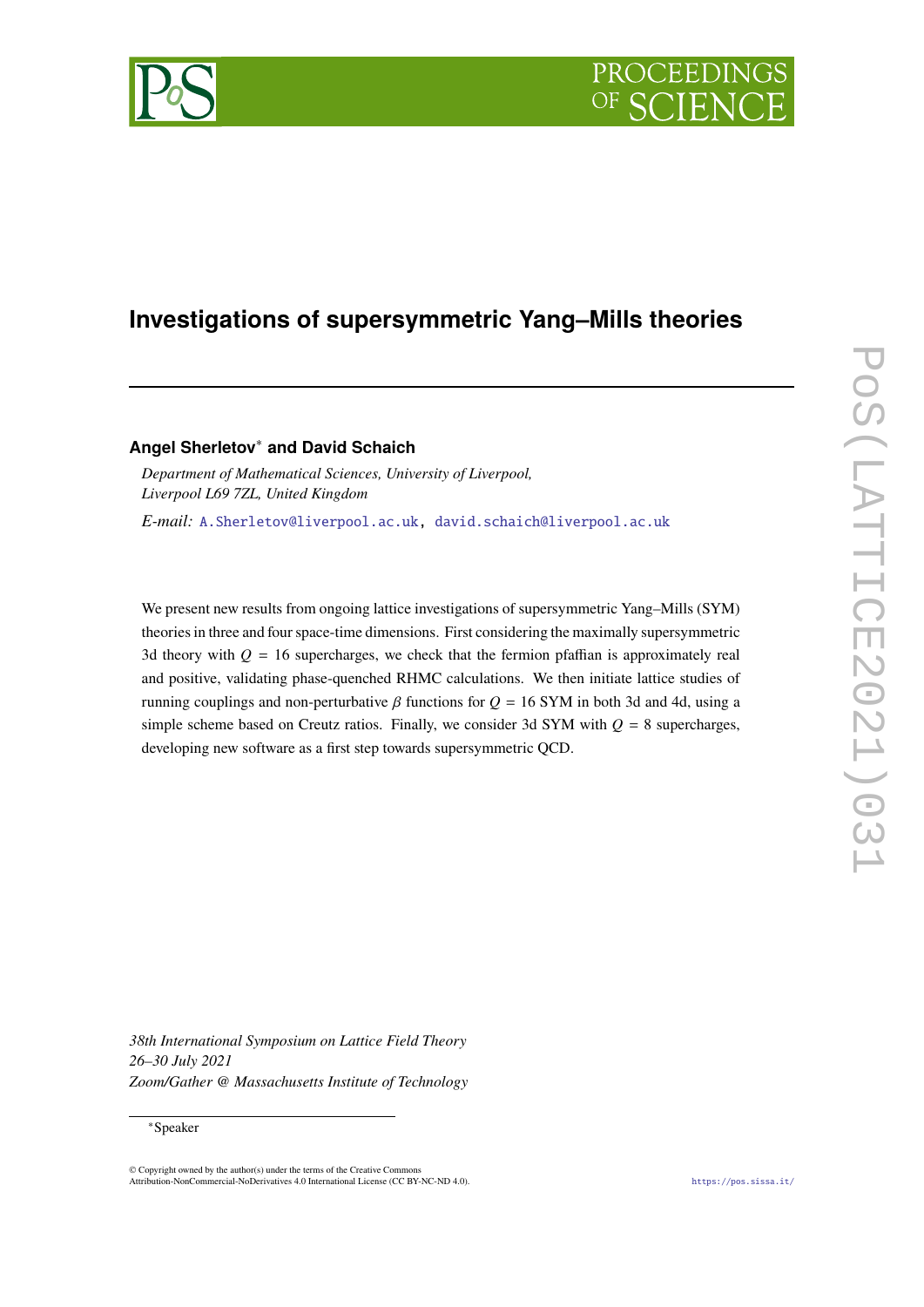#### **1. Introduction**

In recent years there has been considerable interest and progress in the use of lattice field theory to non-pertubatively regularize and analyze supersymmetric quantum field theories—see Ref. [\[1\]](#page-8-0) for a recent review. This is a challenging area of research due to the explicit breaking of the super-Poincaré algebra caused by the lattice discretization of space-time. One of the most profitable approaches to address this challenge has been to employ 'twisted' reformulations of supersymmetric Yang–Mills (SYM) theories, which preserve a closed supersymmetry sub-algebra at non-zero lattice spacing and thereby enable the recovery of the correct continuum limit with little to no fine-tuning. However, this approach is limited to SYM theories with  $Q \geq 2^d$  supersymmetries in d dimensions—see Ref. [\[2\]](#page-8-1) for a thorough review. These twisted SYM theories with  $\overline{O}$  supercharges in  $d$  dimensions also serve as a starting point for quiver constructions of lattice supersymmetric QCD with  $Q/2$  supercharges in  $d - 1$  dimensions [\[3\]](#page-8-2).

In this proceedings we discuss ongoing lattice investigations of three twisted SYM theories: 3d SYM with  $Q = 8$  and  $Q = 16$  $Q = 16$  $Q = 16$ , as well as  $Q = 16$  SYM in 4d.<sup>1</sup> There are various motivations for considering these various theories. The  $Q = 16$  theories are believed to be holographically dual to quantum gravity in  $d + 1$  space-time dimensions, with the more modest computational costs of 3d  $Q = 16$  SYM making it a promising target for non-trivial tests of holography [\[4\]](#page-8-3). Continuum 4d  $Q = 16$  SYM is the conformal field theory of the original AdS/CFT correspondence, while its 3d counterpart is believed to flow to a conformal IR fixed point, tying in to current interest in lattice studies of near-conformality for physics beyond the standard model [\[5\]](#page-8-4). Finally, the 3d  $Q = 8$ theory provides a starting point to analyze quiver super-QCD in two dimensions, as a prelude to 3d super-OCD based on 4d  $Q = 16$  SYM.

The following three sections address each of these topics in turn. We begin by considering 3d  $Q = 16$  SYM in the next section, improving some results from Ref. [\[4\]](#page-8-3) and analyzing the pfaffian. In Section [3](#page-4-0) we discuss the running couplings for both  $Q = 16$  theories, based on Creutz ratios. Then, in Section [4](#page-6-0) we present newly developed software for 3d  $Q = 8$  SYM, which is being added to the package presented by Ref. [\[6\]](#page-8-5). We conclude in Section [5](#page-7-0) by briefly discussing the next steps for these projects.

#### <span id="page-1-1"></span>**2.** 3d SYM with  $Q = 16$ : Dual black branes and pfaffian phase

The first numerical lattice studies of  $Q = 16$  SYM in three dimensions were recently carried out [\[4\]](#page-8-3), focusing on the behavior of dual black D2-branes at finite temperature. This work employs a straightforward dimensional reduction of the 4d lattice theory, using the 4d code presented in Ref. [\[6\]](#page-8-5) to consider  $N_s^2 \times 1 \times N_\tau$  lattice volumes with the aspect ratio  $N_s/N_\tau = 1$  chosen to correspond to the homogeneous D2-phase of the dual gravitational theory. The 't Hooft coupling  $\lambda$  of this continuum 3d theory is dimensionful, and can be combined with the dimensionful temperature  $T = 1/(aN_{\tau})$ 

<span id="page-1-0"></span><sup>&</sup>lt;sup>1</sup>The 4d  $Q = 16$  theory is the famous  $N = 4$  SYM. Due to the nature of spinors in lower dimensions, the 3d theories with  $Q = 8$  and 16 are respectively  $N = 4$  and  $N = 8$  SYM. For clarity we will label theories by the number of supersymmetries,  $Q$ , rather than by  $N$ .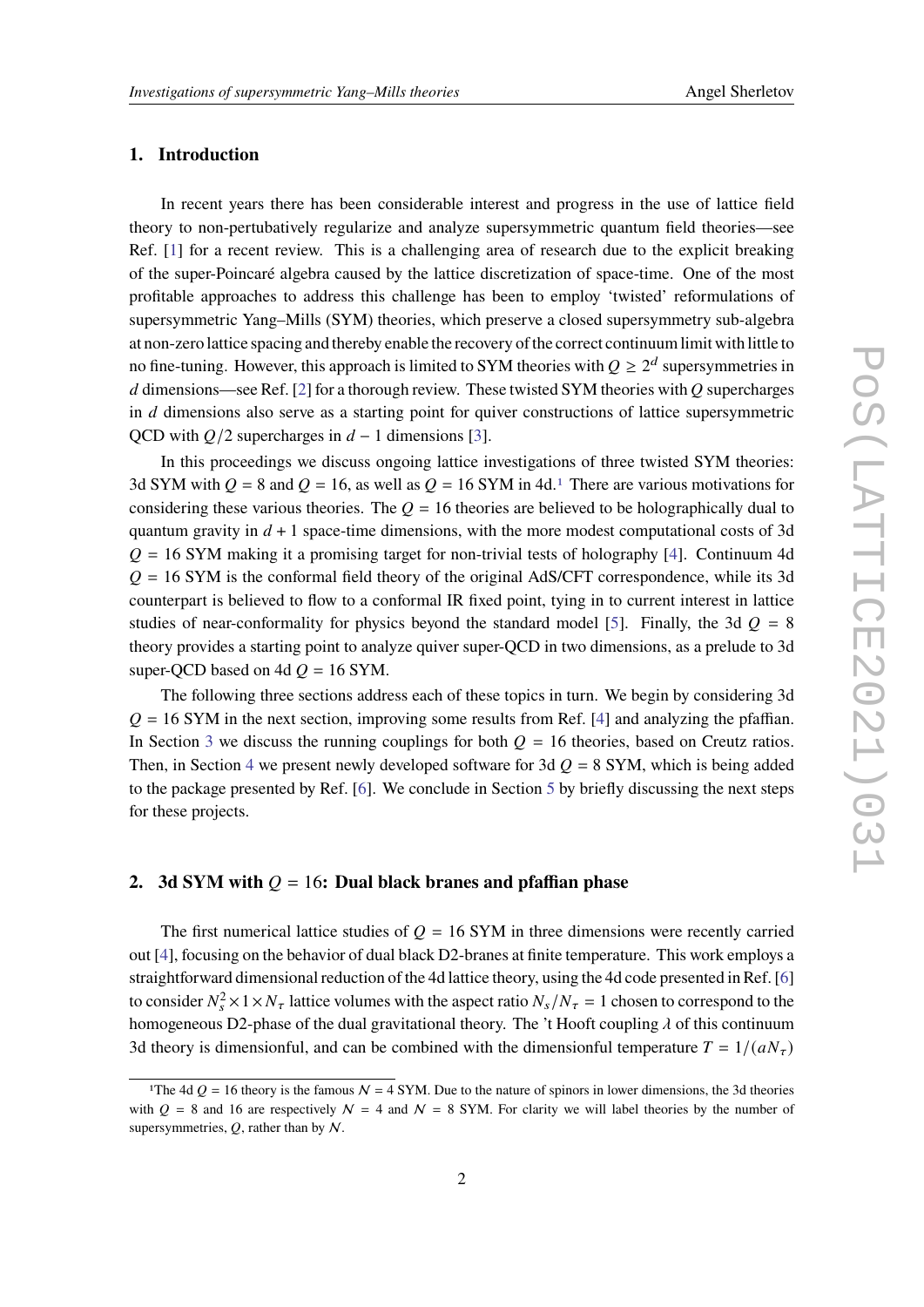<span id="page-2-0"></span>

**Figure 1:** Bosonic action density for 3d  $Q = 16$  SYM with gauge group U(8) and  $L^3$  lattice volumes with  $L = 8$ , 12, 16, improving upon Figs. 1 and 4 in Ref. [\[4\]](#page-8-3) by adding new data. **Top:** All results vs. the dimensionless temperature t, comparing with the high-temperature expectation  $\alpha t^3$  and low-temperature dual-supergravity prediction  $\propto t^{10/3}$ . Bottom: Linear  $L^2 \to \infty$  continuum extrapolations for the six lowest *t*.

to define a dimensionless temperature in terms of a dimensionless lattice 't Hooft coupling:

$$
t = \frac{\sqrt{3}T}{4\lambda} = \frac{1}{\lambda_{\text{lat}} N_{\tau}} \qquad \lambda_{\text{lat}} = \frac{(d+1)^{\frac{5-d}{8-2d}}}{\sqrt{d}} a^{4-d} \lambda = \frac{4}{\sqrt{3}} a\lambda,
$$
 (1)

where the numerical factor arises from discretizing the theory on the  $A_d^*$  lattice in d dimensions [\[7\]](#page-8-6).

One observable of interest is the bosonic action density  $s_{\text{Bos}}$ , which corresponds to the free energy density of the dual supergravity at low temperatures in the large- $N$  limit of the  $SU(N)$ gauge group. A notable achievement of Ref. [\[4\]](#page-8-3) was carrying out the first  $N_{\tau} \to \infty$  continuum extrapolations of  $s_{\text{Bos}}$ , which send  $\lambda_{\text{lat}} \rightarrow 0$  in order to keep the dimensionless temperature t fixed.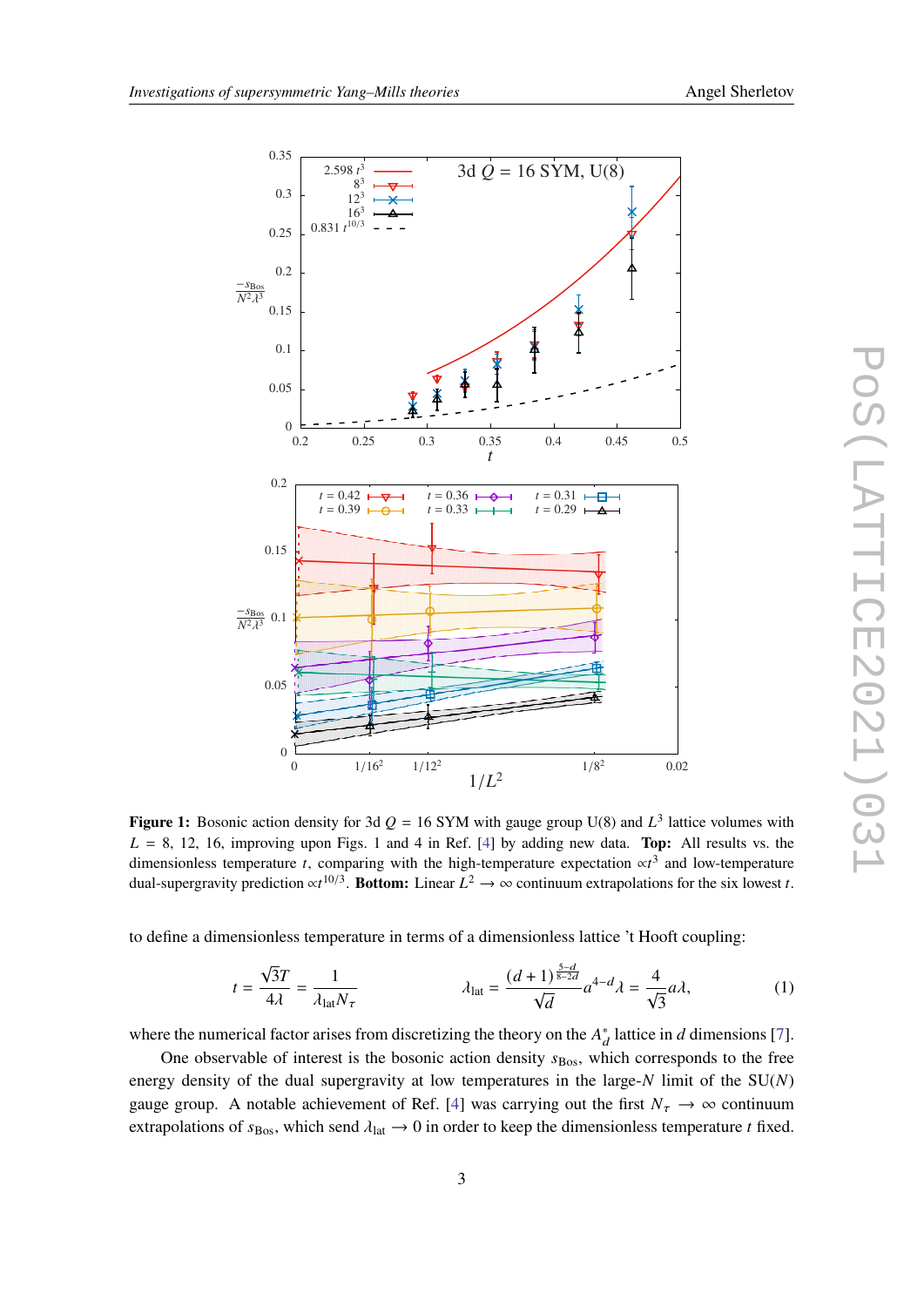<span id="page-3-1"></span>

**Figure 2:** Pfaffian phase fluctuations vs.  $\lambda_{lat}$  for 3d  $Q = 16$  SYM with gauge group U(4) and volumes up to  $4^2 \times 6$ , establishing that there is no sign problem in the  $N_{\tau} \to \infty$  continuum limit with  $\lambda_{\text{lat}} \to 0$ .

In the time since Ref. [\[4\]](#page-8-3) was published, we have accumulated more data for several of the ensembles it analyzed, leading to the improved results presented in Fig. [1.](#page-2-0) These results for gauge group U(8) show qualitative agreement emerging at low temperatures between the lattice calculations and the large- $N$  dual-gravity black brane prediction.

In addition, we have further validated the results from Ref. [\[4\]](#page-8-3) by investigating the complex pfaffian that results from integrating over the fermion fields of the theory,  $\int [d\Psi] e^{-\Psi^T \mathcal{D}\Psi} \propto p f \mathcal{D} =$  $|p f \mathcal{D} | e^{i \phi}$ . This complex weight in the path integral obstructs importance sampling approaches such as the rational hybrid Monte Carlo (RHMC) algorithm used in this work, which we address by 'quenching' the phase  $e^{i\phi} \rightarrow 1$ . This formally requires evaluating the phase-quenched (pq) expectation value  $\langle e^{i\phi} \rangle_{\text{pq}}$  in order to perform phase reweighting:

$$
\langle O \rangle = \frac{\langle O e^{i\phi} \rangle_{pq}}{\langle e^{i\phi} \rangle_{pq}} \qquad \text{where} \qquad \langle O \rangle_{pq} = \frac{\int [d\mathcal{U}] [d\overline{\mathcal{U}}] O e^{-S_{\text{Bos}}} |p f \mathcal{D}|}{\int [d\mathcal{U}] [d\overline{\mathcal{U}}] e^{-S_{\text{Bos}}} |p f \mathcal{D}|}. \qquad (2)
$$

However, the calculation of the pfaffian phase is far more computationally demanding than RHMC configuration generation,<sup>[2](#page-3-0)</sup> making it impractical to compute  $\langle e^{i\phi} \rangle_{\text{no}}$  for the U(8) gauge group and large volumes up to  $16<sup>3</sup>$  considered in Ref. [\[4\]](#page-8-3).

Here, instead, we consider smaller volumes up to  $4^2 \times 6$  with a smaller U(4) gauge group, obtaining the results shown in Fig. [2.](#page-3-1) This figure plots the real part of  $\langle e^{i\phi} \rangle_{\text{no}}$ , which deviates only slightly from unity due to small fluctuations around the positive real axis. As seen for 4d  $Q = 16$ SYM [\[1\]](#page-8-0), these phase fluctuations grow as the volume increases, but shrink as  $\lambda_{lat}$  decreases.<sup>[3](#page-3-2)</sup> The question is which of these effects will win in the  $N_{\tau} \to \infty$  continuum limit with  $\lambda_{\text{lat}} \to 0$ . From

<span id="page-3-0"></span><sup>&</sup>lt;sup>[2](#page-3-1)</sup>For example, each  $4^2 \times 6$  pfaffian measurement going into Fig. 2 took nearly 500 core-hours, compared to less than a single core-minute for each RHMC trajectory.

<span id="page-3-2"></span><sup>3</sup>No dependence was seen on the rank of the gauge group [\[1\]](#page-8-0).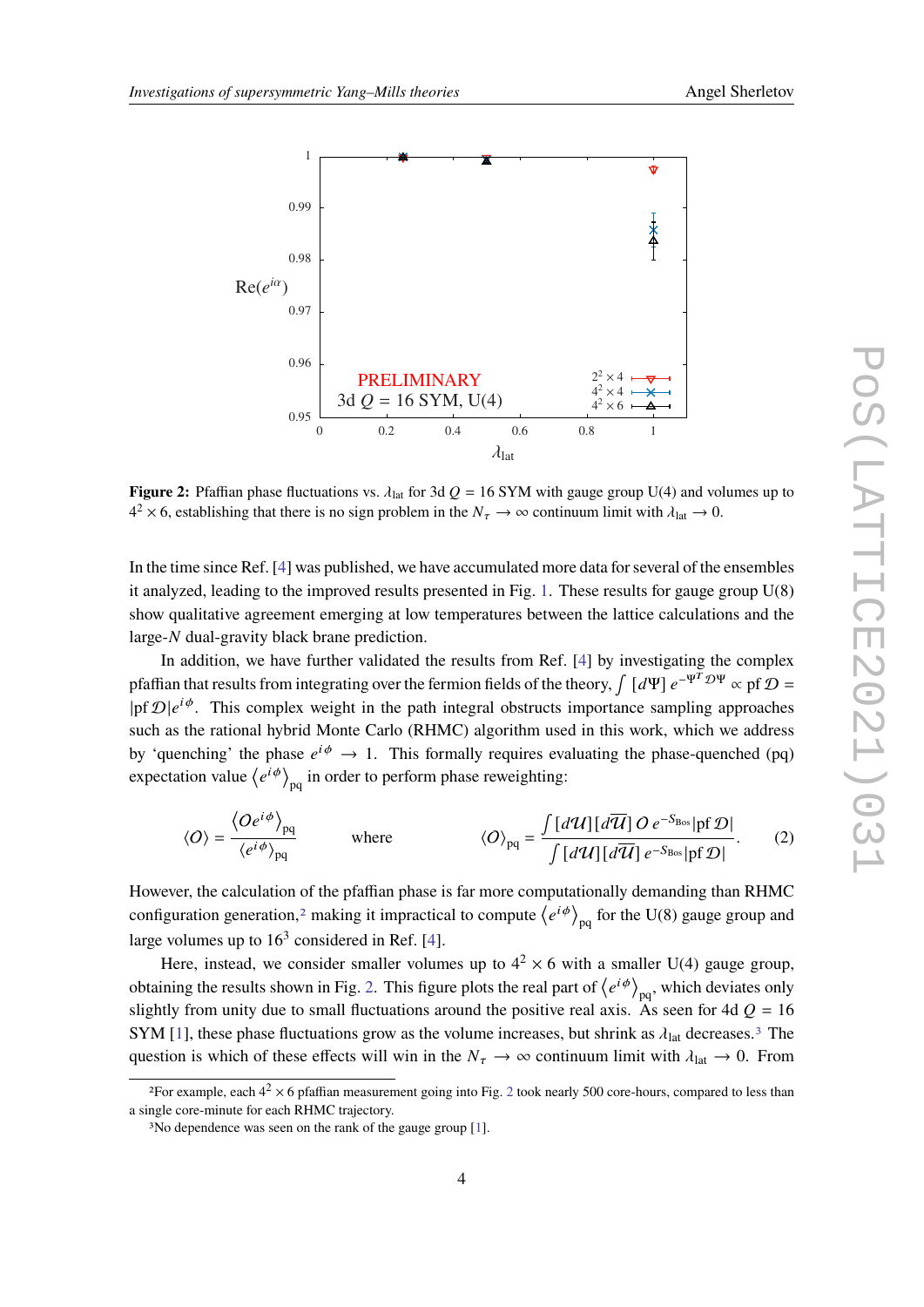Fig. [2](#page-3-1) we can see that the larger fluctuations resulting from quadrupling the volume from  $2^2 \times 4$ to  $4^4 \times 4$  for are easily compensated by reducing  $\lambda_{lat} = 1 \rightarrow 0.25$ . This provides reassurance that  $\langle e^{i\phi} \rangle_{\text{pq}} \approx 1$  for the larger volumes considered in Ref. [\[4\]](#page-8-3), even the smallest of which has  $\lambda_{\text{lat}} \leq 1$ .

#### <span id="page-4-0"></span>**3. Running couplings from Creutz ratios in 3d and 4d**

We turn now to considering near-conformal dynamics, which connects SYM to broader areas of research into fundamental aspects of quantum field theory and potential new physics beyond the standard model, reviewed in Ref. [\[5\]](#page-8-4). By studying  $Q = 16$  SYM, we have the advantage of knowing that the continuum theory is either exactly conformal for all 't Hooft couplings  $\lambda = g^2 N$  (in 4d) or is believed to flow to a conformal IR fixed point (in 3d). In the spirit of Ref. [\[8\]](#page-8-7), we can therefore use lattice studies of running couplings and anomalous dimensions to explore the effects of explicit conformal symmetry breaking from the non-zero lattice spacing and finite lattice volume.

Here we focus on running couplings defined through a simple lattice scheme introduced by Ref. [\[9\]](#page-8-8) and based on the Creutz ratio [\[10\]](#page-8-9)

$$
\chi(I, J) = -\log \frac{W(I, J)W(I - 1, J - 1)}{W(I - 1, J)W(I, J - 1)},
$$

where  $W(I, J)$  is the trace of the rectangular  $I \times J$  Wilson loop averaged over orientations and the lattice volume. The twisted formulation of SYM introduces complexified gauge links  $\mathcal{U}_a$ , and we construct the Wilson loops out of the unitary parts  $U_a$  of these complexified links, extracted through the polar decomposition  $\mathcal{U}_a(\mathbf{n}) = e^{\phi_a(\mathbf{n})} U_a(\mathbf{n})$ . Considering the relative scale  $r = \hat{R}/N = \hat{R}a/L$ within lattice length  $L = aN$ , and denoting by  $\tilde{\chi}(N, L|\hat{R})$  the Creutz ratio  $\chi(\hat{R}, \hat{R})$  measured on an  $N<sup>4</sup>$  lattice with lattice spacing  $a = L/N$ , we can define a running coupling

$$
k(r)g^{2}(r, N, L) \equiv \hat{R}^{2} \tilde{\chi}(N, L | \hat{R})
$$

up to an  $r$ -dependent factor  $k$ .<sup>[4](#page-4-1)</sup> While this approach has been surpassed by gradient-flow methods for QCD-like theories [\[12\]](#page-8-10), its simplicity provides a useful starting point for novel systems such as  $Q = 16$  SYM.

The scale  $r$  is part of the renormalization scheme, so in order to explore the scale dependence of  $kg^2$  we need to consider several  $N^4$  lattice volumes with fixed  $r \le 0.5$ , which also fixes the factor  $k(r)$ . In general  $\hat{R} = rN$  will not be an integer, which requires interpolating between results for  $I \times I$  and  $(I + 1) \times (I + 1)$  Creutz ratios with  $I \times \hat{R} \times I + 1$ . This interpolation introduces potentially significant systematic uncertainties, which we remain in the process of estimating and will omit from this proceedings. We also need to keep the lattice spacing  $a = L/N$  fixed. For 4d  $Q = 16$  SYM we assume that this can be done by fixing the lattice 't Hooft coupling  $\lambda_{lat}$  defined at the scale of the lattice spacing. For the 3d case we similarly fix the dimensionless temperature  $t$ discussed in Section [2.](#page-1-1)

In Table [1](#page-5-0) we collect some results for  $kg^2$  from several 4d  $Q = 16$  SYM lattice ensembles recently analyzed by Ref. [\[8\]](#page-8-7). These ensembles have gauge group U(2),  $\lambda_{\text{lat}} = 0.5$ , and lattice volumes  $8^4$  through 16<sup>4</sup>. Similarly, in Table [2](#page-5-1) we collect some results from several 3d  $Q = 16$ 

<span id="page-4-1"></span><sup>4</sup>On small  $N^4$  lattice volumes, k may also depend on N [\[9,](#page-8-8) [11\]](#page-8-11), a possible systematic effect that we don't explore here.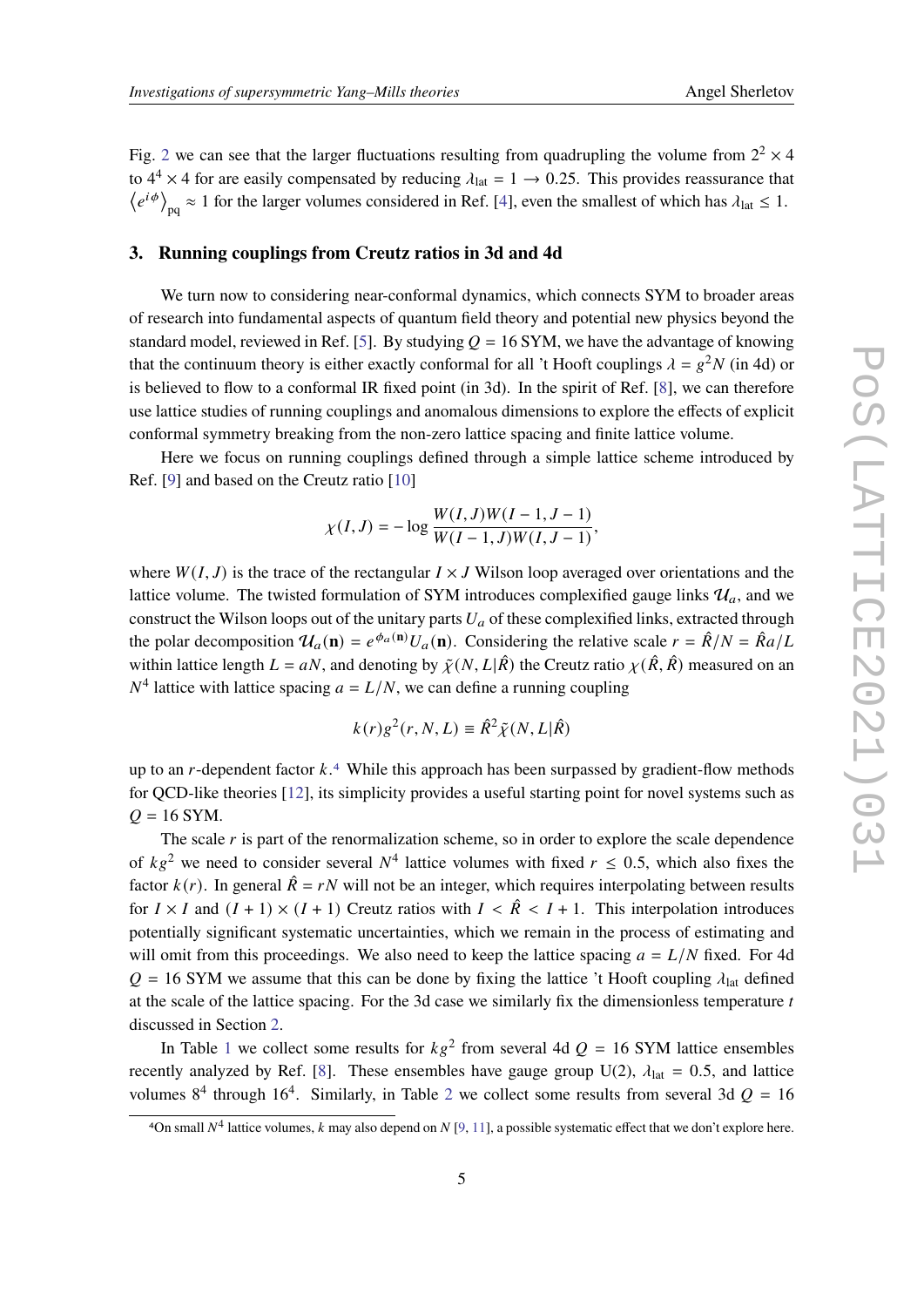|  | Angel Sherletov |
|--|-----------------|
|--|-----------------|

| $\sim N$ | 10 |                                                                            | 14 | 16 |
|----------|----|----------------------------------------------------------------------------|----|----|
| $0.3 -$  |    | $\vert$ 0.0891 $\vert$ 0.0591 $\vert$ 0.0427 $\vert$ 0.0491 $\vert$ 0.0442 |    |    |
|          |    | $0.4$   $0.0551$   $0.0415$   $0.0233$   $0.0362$   $0.0315$               |    |    |

<span id="page-5-1"></span><span id="page-5-0"></span>**Table 1:**  $kg^2$  for 4d  $Q = 16$  SYM with gauge group U(2) and  $\lambda_{lat} = 0.5$ , considering two values of r and five  $N<sup>4</sup>$  lattice volumes.

| N<br>$\mathbf{r}$ | 8     | 12    | 16    |  | N<br>r                | Ô     | 12    |       |
|-------------------|-------|-------|-------|--|-----------------------|-------|-------|-------|
| 0.3               | 0.385 | 0.240 | 0.170 |  | 0.3                   | 0.320 | 0.204 | 0.165 |
| 0.4               | 270   | 0.180 | 0.131 |  | 0.4                   | 0.307 | 0.205 | 0.182 |
| (a) $t = 0.31$    |       |       |       |  | <b>(b)</b> $t = 0.42$ |       |       |       |

<span id="page-5-2"></span>**Table 2:**  $kg^2$  for 3d  $Q = 16$  SYM with gauge group U(8) and two dimensionless temperatures, in each case considering two values of r and three  $N^3$  lattice volumes.

|     | 10                                                   | 14 | 16 |
|-----|------------------------------------------------------|----|----|
| 0.3 | $0.0922$   $0.0645$   $0.0625$   $0.0537$   $0.0513$ |    |    |
| 0.4 | $0.0588$   0.0490   0.0462   0.0431   0.0403         |    |    |

**Table 3:**  $kg^2$  for 4d  $Q = 16$  SYM with gauge group U(2),  $\lambda_{lat} = 0.5$  and fermion mass  $m_f = 0.25$ , considering two values of r and five  $N^4$  lattice volumes.

SYM ensembles for two of the dimensionless temperatures ( $t = 0.31$  and 0.42) shown in Fig. [1.](#page-2-0) In each case we consider  $r = 0.3$  and 0.4 chosen to reduce both small-r discretization artifacts and large-r finite-volume artifacts. Statistical uncertainties on these results are negligible, while we are still working to estimate systematic uncertainties including those from interpolating between the  $r \propto 1/N$  directly accessible on  $N^4$  lattices. We therefore omit uncertainties entirely in these tables.

Comparing Tables [1](#page-5-0) and [2,](#page-5-1) we can see an interesting qualitative contrast between the 4d and 3d maximally supersymmetric theories. While these numerical values for  $k\varrho^2$  are not directly meaningful due to the unknown factor  $k$ , the significantly smaller results for 4d compared to 3d with similar  $N$  and  $\lambda_{lat}$  are striking. (Any effects of the different gauge group should cancel out in the Creutz ratio.) In particular, depending on the as-yet unknown systematic errors, the 4d results for each r may be constant within these uncertainties for  $L \ge 10$ , which would be consistent with the conformality of the continuum theory. The 3d results show more significant decreases as  $L$ increases, which could be a first sign of 'backward running' towards an IR fixed point.

In order to clarify the interpretation of these results, we have begun generating additional lattice ensembles with non-zero fermion masses  $m_f$ —explicitly breaking the lattice supersymmetry by shifting the fermion operator  $D^{\dagger}D \to D^{\dagger}D + m_f^2 I$ . As the fermion mass increases, the system approaches a gauge–scalar theory with a rapidly running coupling, providing a benchmark for comparison with Tables [1](#page-5-0) and [2.](#page-5-1) This strategy was previously used by Ref. [\[11\]](#page-8-11). Table [3](#page-5-2) presents some initial 4d results with  $m_f = 0.25$ , which feature systematically larger  $kg^2$  compared to Table [1](#page-5-0) but don't qualitatively change the potentially conformal behavior. Separately, we are also working to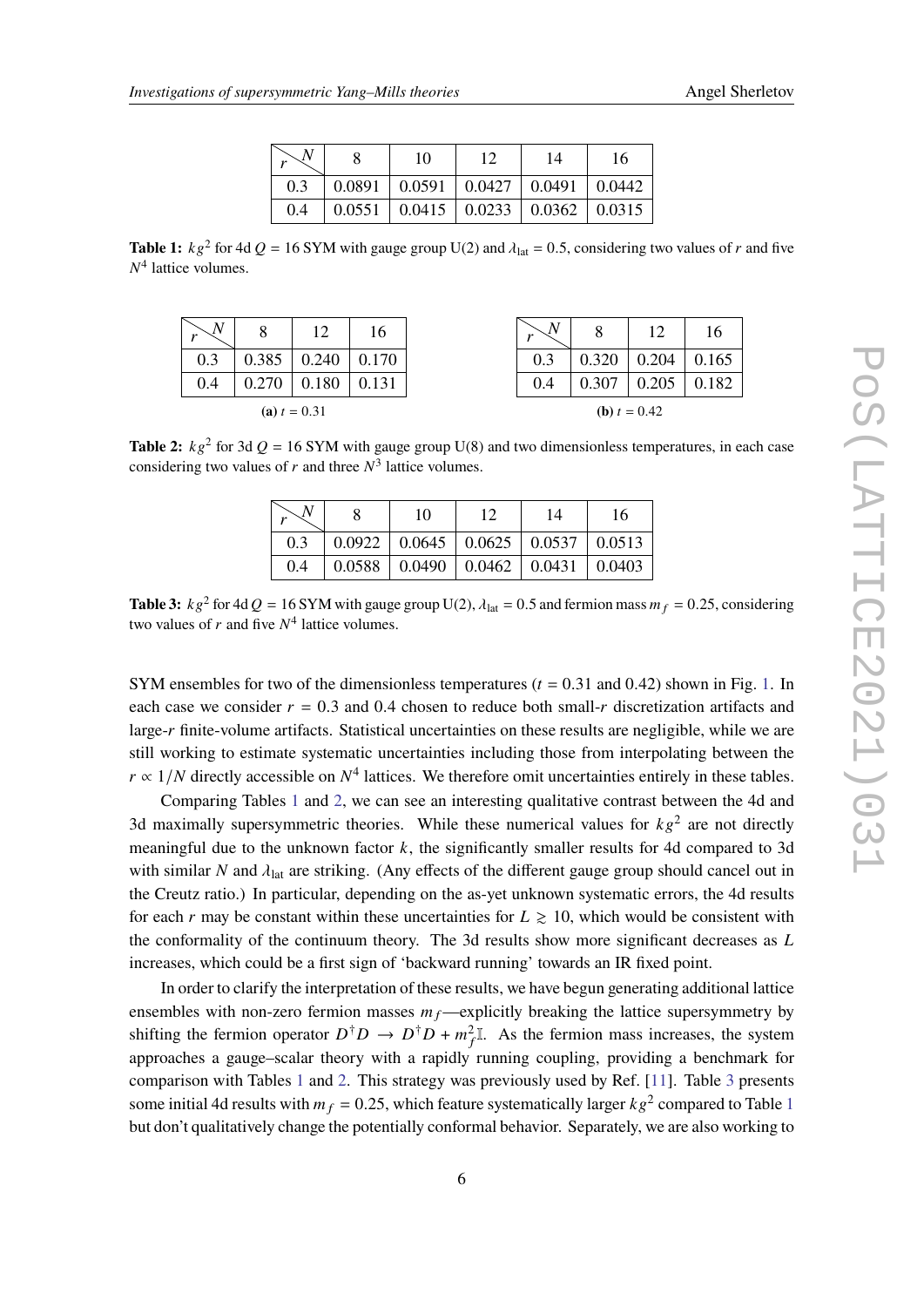adapt gradient-flow running coupling methods to twisted lattice SYM, which we hope will improve upon this initial analysis from Creutz ratios.

#### <span id="page-6-0"></span>**4.** 3d SYM with  $Q = 8$ : Towards super-QCD

Finally we report on our work developing new parallel software for 3d  $Q = 8$  SYM, which we are carrying out as a first step towards reproducing and surpassing the only prior numerical lattice study of 2d quiver super-QCD in Ref.  $[3]$ .<sup>[5](#page-6-1)</sup> This system has been implemented within the publicly available package presented in Ref. [\[6\]](#page-8-5).[6](#page-6-2) Following Refs. [\[3,](#page-8-2) [20\]](#page-8-12), we begin with the lattice action

<span id="page-6-3"></span>
$$
S = \frac{N}{4\lambda_{lat}} \sum_{\mathbf{n}} \text{Tr} \Big[ -\overline{\mathcal{F}}_{ab}(\mathbf{n}) \mathcal{F}_{ab}(\mathbf{n}) + \frac{1}{2} \Big( \overline{\mathcal{D}}_a^{(-)} \mathcal{U}_a(\mathbf{n}) \Big)^2 - \chi_{ab}(\mathbf{n}) \mathcal{D}_{[a}^{(+)} \psi_{b]}(\mathbf{n}) - \eta(\mathbf{n}) \mathcal{D}_{a}^{(-)} \psi_a(\mathbf{n}) - \theta_{abc}(\mathbf{n}) \mathcal{D}_{[a}^{(+)} \chi_{bc]}(\mathbf{n}) \Big], \quad (3)
$$

where  $(\eta, \psi_a, \chi_{ab}, \theta_{abc})$  are the  $1 + 3 + 3 + 1$  antisymmetric-tensor fermion field components. In contrast to the  $A_3^*$  (body-centered cubic) lattice required for the maximally supersymmetric theory, we discretize  $Q = 8$  SYM on a simple cubic lattice, summing over all lattice sites **n**. Repeated indices are summed over  $1, \cdots, 3$ .

Just as for 4d  $Q = 16$  SYM [\[21\]](#page-8-13), we add two deformations to Eq. [3](#page-6-3) in order to stabilize numerical calculations. The first of these is a simple scalar potential that lifts the  $SU(N)$  flat directions. In our software we provide two different options for this scalar potential:

<span id="page-6-4"></span>
$$
\frac{N}{4\lambda_{\text{lat}}} \mu^2 \sum_{\mathbf{n},a} \left( \frac{1}{N} \text{Tr} \left[ \mathcal{U}_a(\mathbf{n}) \overline{\mathcal{U}}_a(\mathbf{n}) \right] - 1 \right)^2 \qquad \frac{N}{4\lambda_{\text{lat}}} \mu^2 \sum_{\mathbf{n},a} \text{Tr} \left[ \left( \mathcal{U}_a(\mathbf{n}) \overline{\mathcal{U}}_a(\mathbf{n}) - \mathbb{I}_N \right)^2 \right]. \tag{4}
$$

The first option constrains the trace of each  $\mathcal{U}_a(\mathbf{n})\overline{\mathcal{U}}_a(\mathbf{n})$  (no sum over a) while the second constrains each eigenvalue of  $\mathcal{U}_a(\mathbf{n})\overline{\mathcal{U}}_a(\mathbf{n})$  individually. In practice both choices produce similar behavior, and both are currently in use (e.g., the first by Refs. [\[3,](#page-8-2) [8\]](#page-8-7) and the second by Refs. [\[4,](#page-8-3) [7\]](#page-8-6)). In particular, both options fail to affect a U(1) phase that cancels out of the product  $\mathcal{U}_a(\mathbf{n})\overline{\mathcal{U}}_a(\mathbf{n})$ . A second deformation is required to lift flat directions in this U(1) sector, and following Ref. [\[21\]](#page-8-13) we implement this supersymmetrically by modifying the moduli equations to depend on the determinant of the plaquette.

Although the plaquette determinant deformation can be implemented supersymmetrically, both options for the scalar potential in Eq. [4](#page-6-4) softly break the single twisted supersymmetry  $Q$  that Eq. [3](#page-6-3) preserves at non-zero lattice spacing. In Fig. [3,](#page-7-1) as a test of our implementation of 3d  $Q = 8$  SYM, we plot violations of a Q supersymmetry Ward identity that fixes the exact value of the bosonic action density,  $s_{\text{Bos}} = 5N^2/2$ . Here we use the first (double-trace) option in Eq. [4.](#page-6-4) We can see that these violations vanish proportionally to the tunable parameter  $u^2$  in the scalar potential, confirming that the Q supersymmetry is broken only softly and recovered in the  $\mu^2 \to 0$  limit.

<span id="page-6-1"></span><sup>5</sup>Earlier work developing lattice quiver super-QCD formulations includes Refs. [\[13–](#page-8-14)[18\]](#page-8-15), while Ref. [\[19\]](#page-8-16) presents an alternative twisted formulation of lattice 3d  $Q = 8$  SYM.

<span id="page-6-2"></span><sup>6</sup>[github.com/daschaich/susy](https://github.com/daschaich/susy)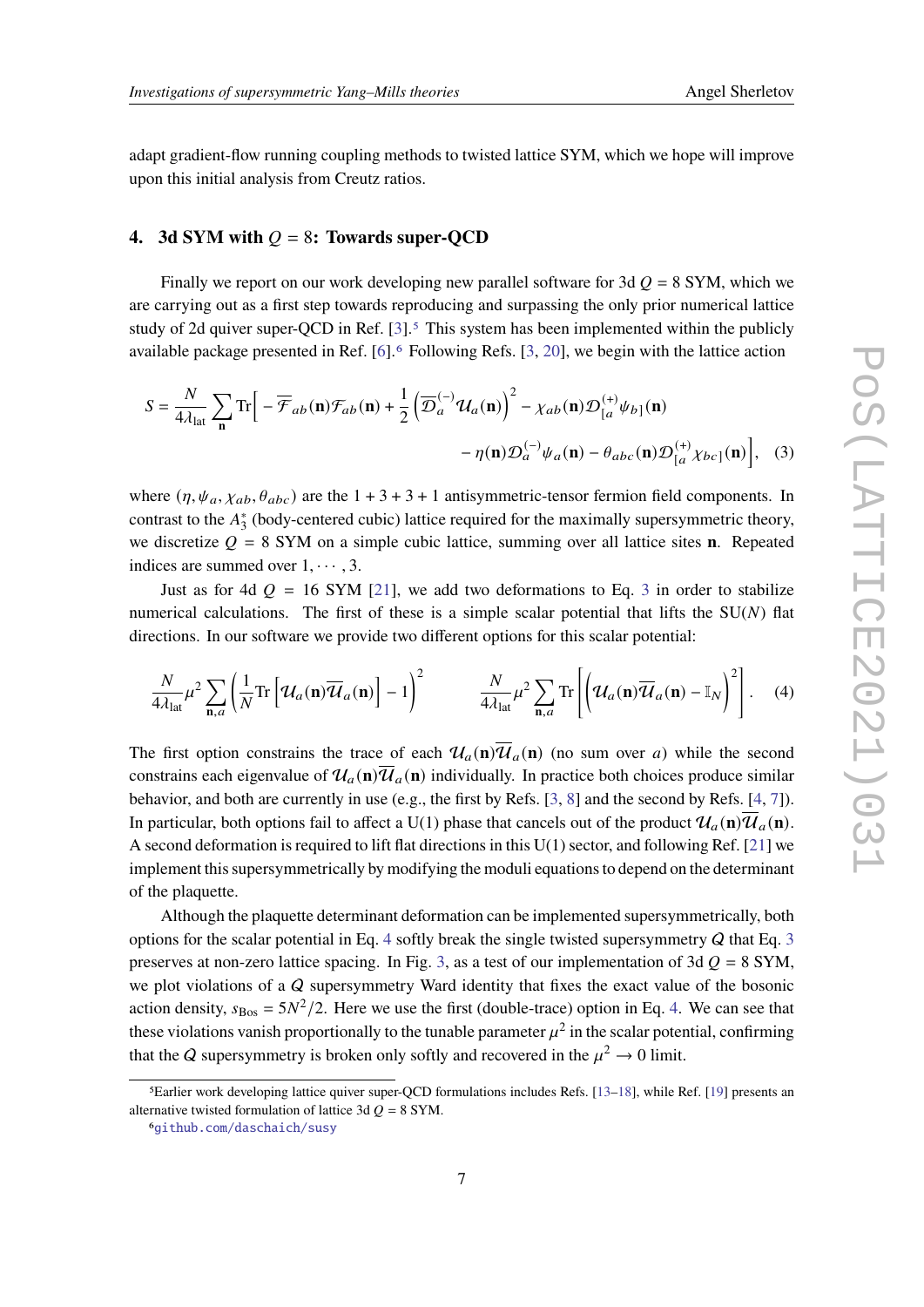<span id="page-7-1"></span>

**Figure 3:** Violations of a Q supersymmetry Ward identity for 3d  $Q = 8$  SYM, considering gauge group U(2) with lattice volume  $16^3$  and  $\lambda_{\text{lat}} = 0.2$ .

### <span id="page-7-0"></span>**5. Outlook and next steps**

In this proceeding we have presented new results from ongoing lattice investigations of three twisted SYM theories. First, for 3d  $Q = 16$  SYM we improved results from Ref. [\[4\]](#page-8-3) for the bosonic action density that is holographically dual to the free energy density of black D2-branes in supergravity, and also explicitly checked that pfaffian phase fluctuations for this theory appear to remain well under control in the continuum limit. Then we discussed initial explorations of running couplings for  $Q = 16$  SYM in both three and four dimensions, employing a simple lattice scheme based on Creutz ratios. Although this work remains preliminary, we observed an interesting contrast between the 3d and 4d results, which could be consistent with the conformality of 4d  $Q = 16$  SYM. Finally we presented initial tests of newly developed parallel software for 3d  $Q = 8$  SYM, confirming that violations of a supersymmetric Ward identity are proportional to the supersymmetry-breaking scalar potential required to stabilize numerical calculations.

There are clear next steps for each of these three projects, most of which are currently underway. First, for 3d  $Q = 16$  SYM we have begun large-scale computations with multiple  $N_s/N_\tau$  aspect ratios, which will allow us to study non-perturbative phase transitions predicted by holography at low temperatures. For the running coupling study, we are currently generating new lattice ensembles with non-zero fermion masses in an attempt to clarify our current results. However, it may prove necessary to switch to more robust gradient-flow running coupling methods, which we are also working on. Finally, the new 3d  $Q = 8$  SYM software presented in Section [4](#page-6-0) is being developed as a first step towards numerical lattice studies of quiver super-QCD, first targeting the 2d theory considered by Ref. [\[3\]](#page-8-2) and then building on that experience to begin investigating super-QCD in three dimensions.

Acknowledgments: We thank Raghav Jha, Toby Wiseman, Anosh Joseph, Georg Bergner, Si-